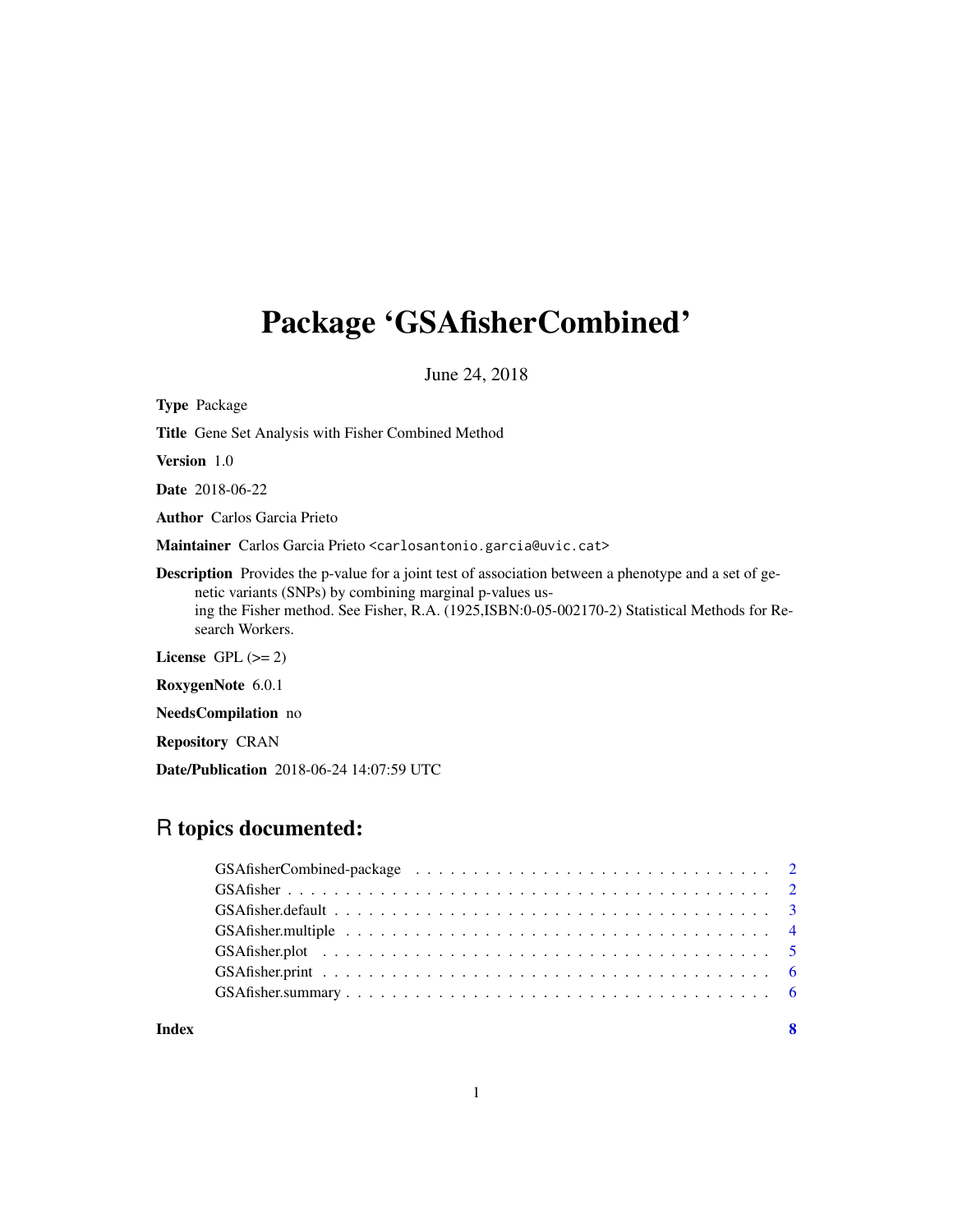```
GSAfisherCombined-package
```
*Gene Set Analysis with Fisher Combined Method*

# Description

Provides the p-value for a joint test of association between a phenotype and a set of genetic variants (SNPs) by combining marginal p-values using the Fisher method. See Fisher, R.A. (1925,ISBN:0- 05-002170-2) Statistical Methods for Research Workers.

### Details

Package: GSAfisherCombined Type: Package Version: 1.0 Date: 2018-02-10 License: GPL (>= 2)

# Author(s)

Carlos Garcia Prieto

Maintainer: Carlos Garcia Prieto <carlosantonio.garcia@uvic.cat>

# References

Fisher, R.A. (1925). Statistical Methods for Research Workers. ISBN 0-05-002170-2.

|  | <i><b>GSAfisher</b></i> | GSAfisher |
|--|-------------------------|-----------|
|--|-------------------------|-----------|

# Description

It is a generic function that dispatches different methods. It provides the p-value for a joint test of association between a phenotype and a set of genetic variants (SNPs) by combining marginal p-values using the Fisher method.

#### Usage

GSAfisher(x,...)

#### Arguments

|          | Set of marginal p-values.                  |
|----------|--------------------------------------------|
| $\cdots$ | Further arguments passed to other methods. |

# Details

Use methods("GSAfisher") to get all the methods for the GSAfisher generic.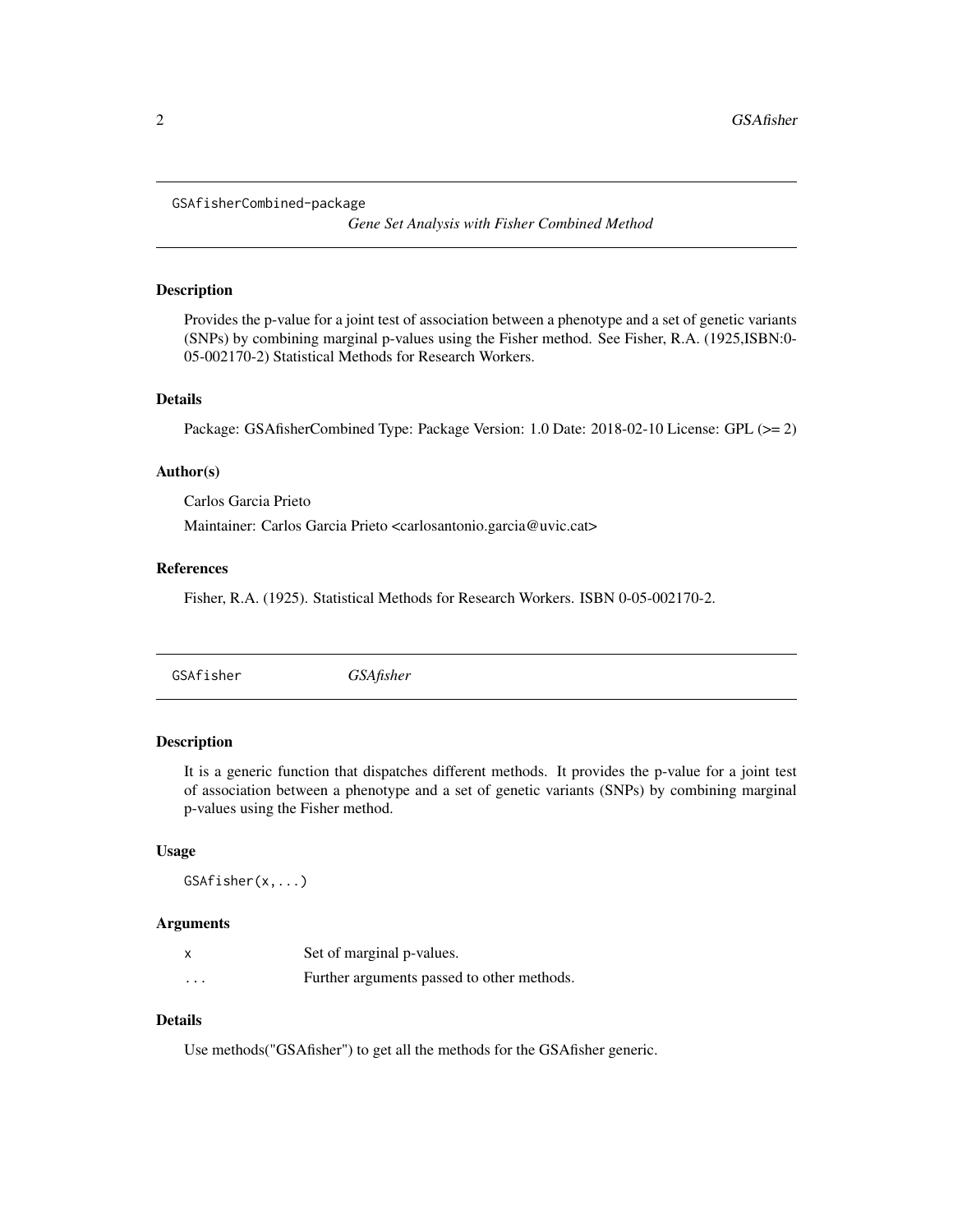# <span id="page-2-0"></span>GSAfisher.default 3

# Value

UseMethod("GSAfisher")

# Author(s)

Carlos Garcia Prieto

# References

Fisher, R.A. (1925). Statistical Methods for Research Workers. ISBN 0-05-002170-2.

GSAfisher.default *GSAfisher.default*

# Description

Default method of GSAfisher function that computes the p-value for a joint test of association between a phenotype and a set of genetic variants (SNPs) by combining marginal p-values using the Fisher method.

# Usage

## Default S3 method: GSAfisher(x,...)

# Arguments

|   | Numeric set of marginal p-values (one vector or a sinige p-value). |
|---|--------------------------------------------------------------------|
| . | Further arguments passed to or from other methods.                 |

# Value

p Fisher method combined p-value.

#### Author(s)

Carlos Garcia Prieto

#### References

Fisher, R.A. (1925). Statistical Methods for Research Workers. ISBN 0-05-002170-2.

```
#Generate 1000 random values from an Uniform distribution U (0, 0.25).
x<-runif(1000, 0, 0.25)
#Apply the GSAfisher.default function to this data vector.
GSAfisher(x)
```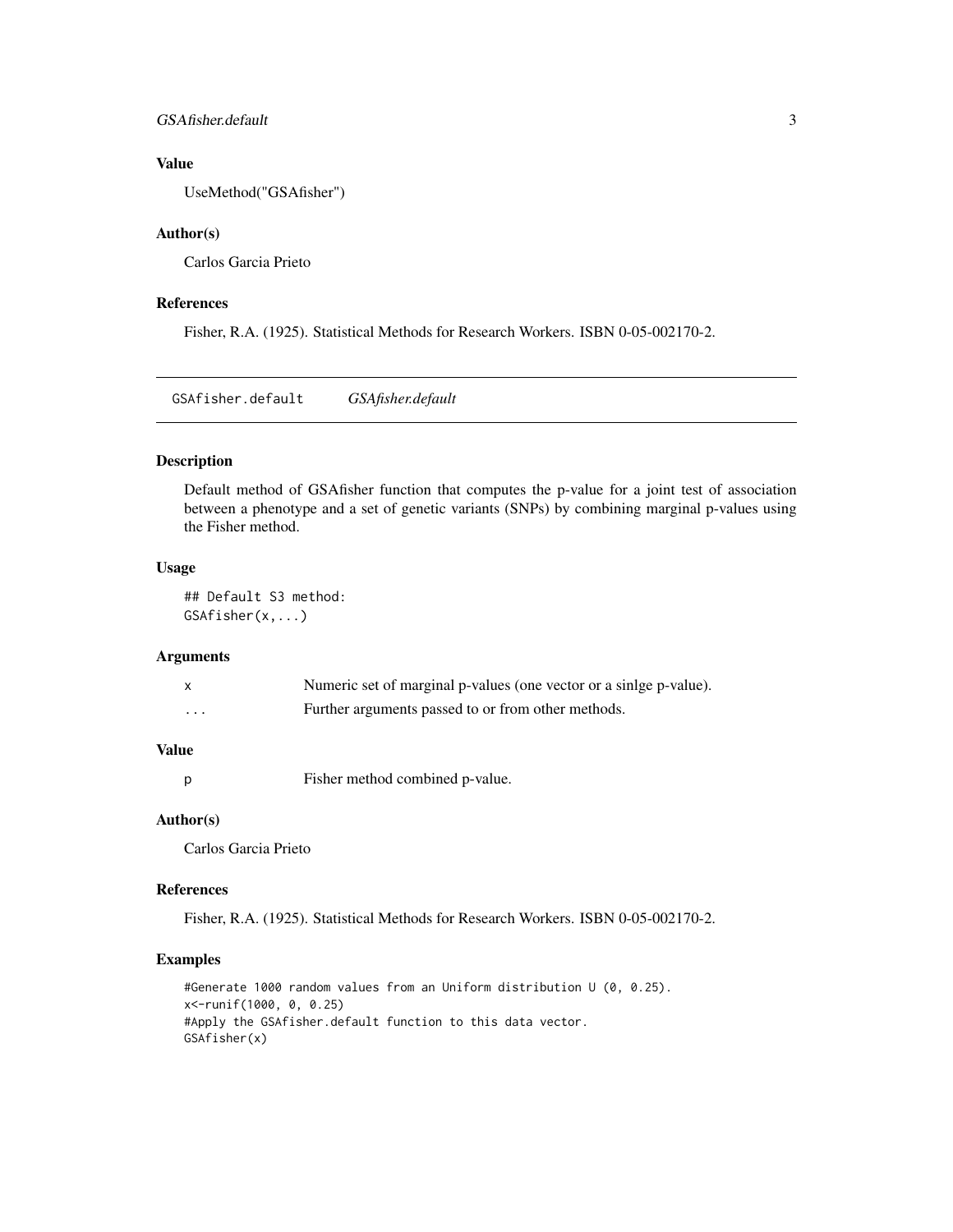<span id="page-3-0"></span>GSAfisher.multiple *GSAfisher.multiple*

# Description

Multiple method of GSAfisher function that computes the p-value for a joint test of association between a phenotype and multiple gene-sets of genetic variants (SNPs) by combining multiple marginal p-values data vectors using the Fisher method.

#### Usage

## S3 method for class 'multiple' GSAfisher(...)

# Arguments

... Set of multiple marginal p-values data vectors or matrix.

#### Value

p.multiple Set of multiple Fisher method combined p-values for each data vector.

# Author(s)

Carlos Garcia Prieto

```
#Generate 3 vectors with 1000 random values from an Uniform distribution U (0, 0.25).
data.vector1<-runif(1000, 0, 0.25)
data.vector2<-runif(1000, 0, 0.25)
data.vector3<-runif(1000, 0, 0.25)
#Set data class to "multiple".
class(data.vector1)<-"multiple"
#Apply the GSAfisher.multiple function to these data vectors.
GSAfisher(data.vector1, data.vector2, data.vector3)
#You can also try:
```

```
#Generate 5000 vectors with 1000 random values from an Uniform distribution U(0,0.25).
data.vectors<-sapply(1:5000, function (x) runif(1000, 0, 0.25))
#Set data class to "multiple".
class(data.vectors)<-"multiple"
#Apply the GSAfisher.multiple function to these data vectors.
GSAfisher(data.vectors)
```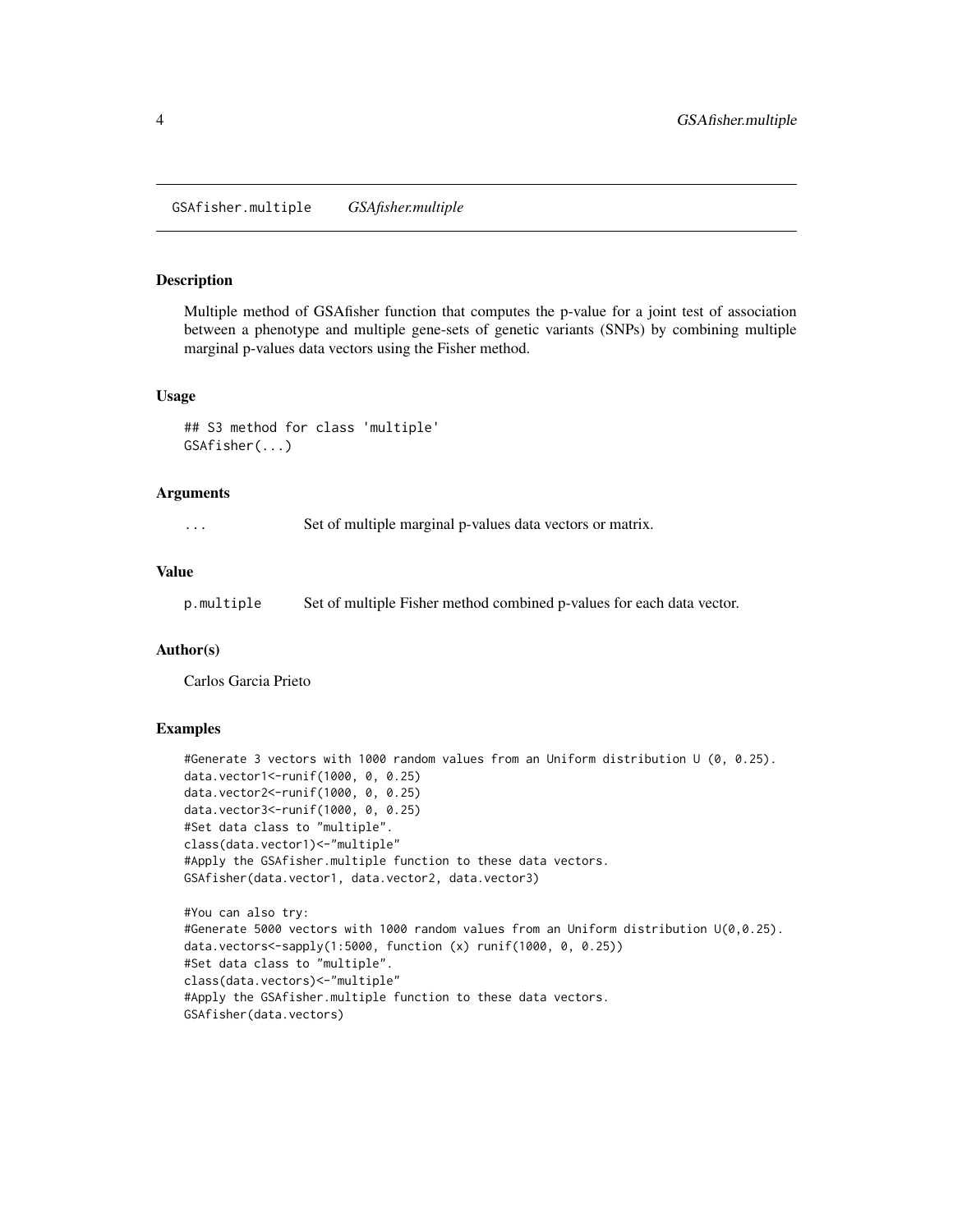#### <span id="page-4-0"></span>Description

Plot method of GSAfisher function that plots the p-values for a joint test of association between a phenotype and multiple gene-sets of genetic variants (SNPs) by combining multiple marginal p-values data vectors using the Fisher method.

#### Usage

## S3 method for class 'plot' GSAfisher(...)

# Arguments

... Set of multiple marginal p-values data vectors or matrix.

# Value

```
plot.p.multiple
```
Plot of a set of multiple Fisher method combined p-values for each data vector.

# Author(s)

Carlos Garcia Prieto

```
#Generate 3 vectors with 1000 random values from an Uniform distribution U(0, 0.25).
data.vector1<-runif(1000, 0, 0.25)
data.vector2<-runif(1000, 0, 0.25)
data.vector3<-runif(1000, 0, 0.25)
#Set data class to "plot".
class(data.vector1)<-"plot"
#Apply the GSAfisher.plot function to these data vectors.
GSAfisher(data.vector1, data.vector2, data.vector3)
#You can also try:
```

```
#Generate 5000 vectors with 1000 random values from an Uniform distribution U(0,0.25).
data.vectors<-sapply(1:5000, function (x) runif(1000, 0, 0.25))
#Set data class to "plot".
class(data.vectors)<-"plot"
#Apply the GSAfisher.plot function to these data vectors.
GSAfisher(data.vectors)
```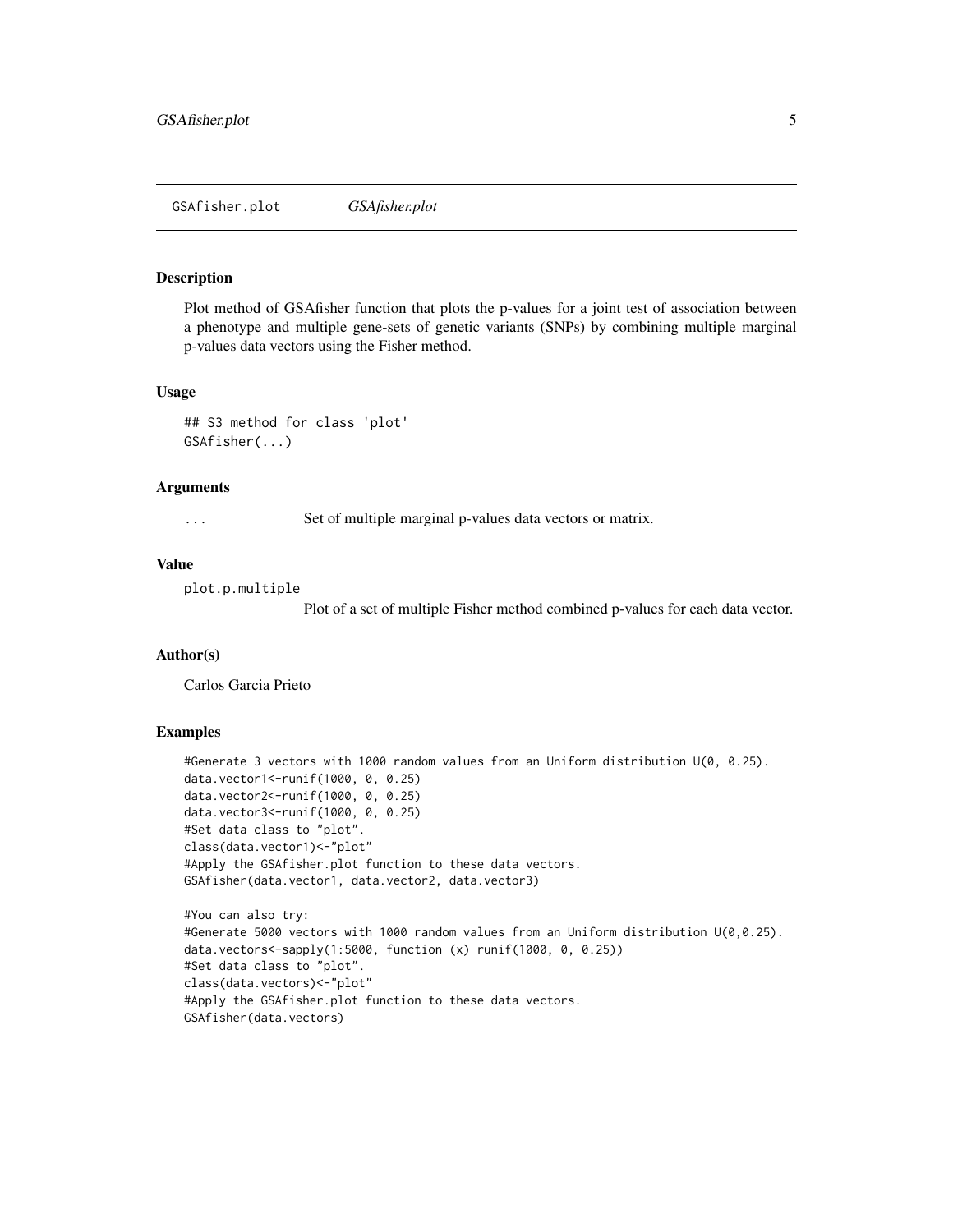<span id="page-5-0"></span>GSAfisher.print *GSAfisher.print*

# Description

Print method of GSAfisher function that computes the p-value for a joint test of association between a phenotype and a set of genetic variants (SNPs) by combining marginal p-values using the Fisher method and prints the result.

# Usage

```
## S3 method for class 'print'
GSAfisher(x,...)
```
# Arguments

|          | Numeric set of marginal p-values (one vector or a single p-value). |
|----------|--------------------------------------------------------------------|
| $\cdots$ | Further arguments passed to or from other methods.                 |

# Value

| print.p |  |  | Displays Fisher method combined pvalue. |
|---------|--|--|-----------------------------------------|
|---------|--|--|-----------------------------------------|

# Author(s)

Carlos Garcia Prieto

# Examples

```
#Generate 1000 random values from an Uniform distribution U(0, 0.25).
x<-runif(1000, 0, 0.25)
#Set data class to "print".
class(x)<-"print"
#Apply the GSAfisher.print function to this data vector.
GSAfisher(x)
```
GSAfisher.summary *GSAfisher.summary*

# Description

Summary method of GSAfisher function that computes a numerical summary of the marginal pvalues.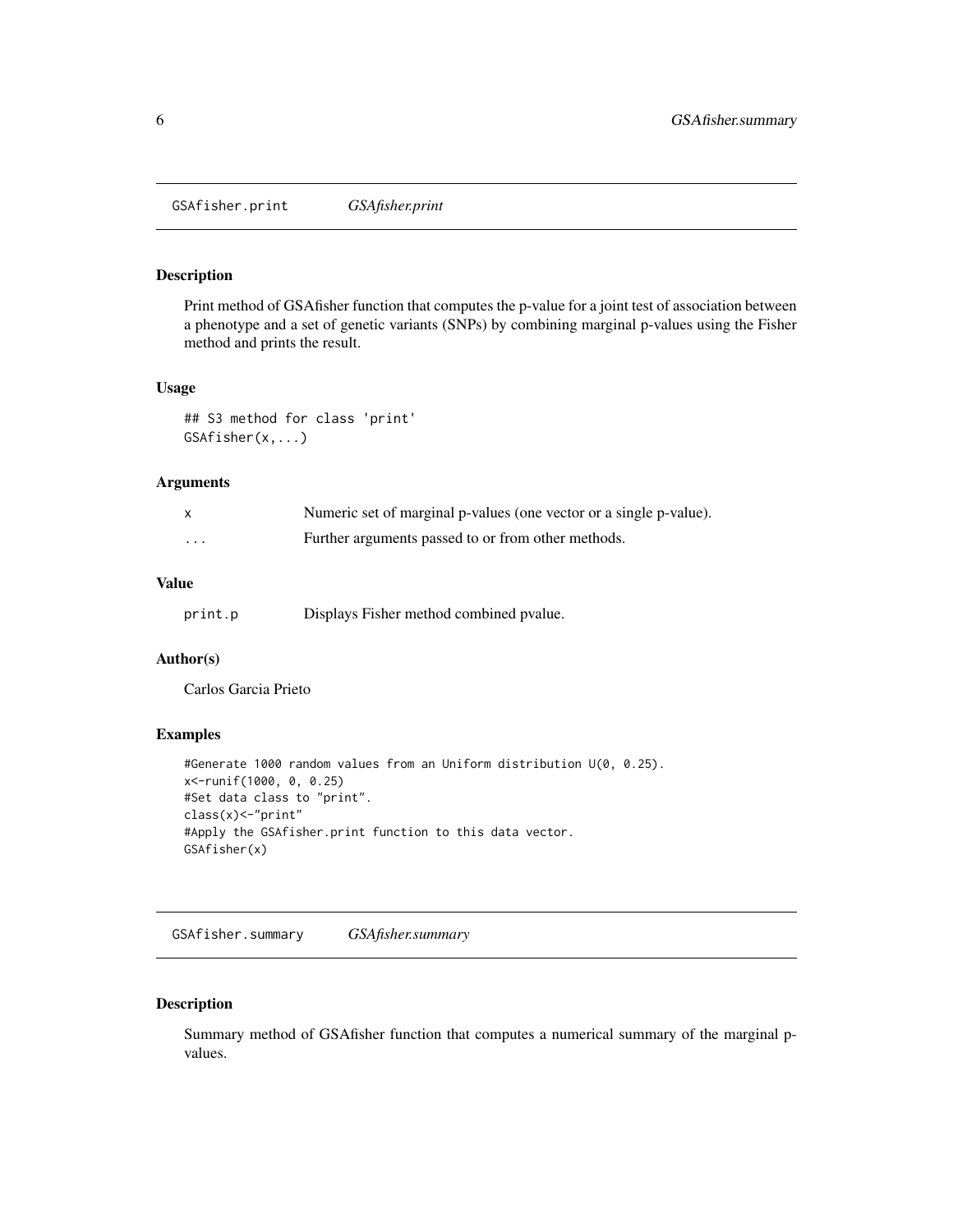# GSAfisher.summary 7

# Usage

```
## S3 method for class 'summary'
GSAfisher(x,...)
```
# Arguments

| X        | Numeric set of marginal p-values (one vector or a sinlge p-value). |
|----------|--------------------------------------------------------------------|
| $\cdots$ | Further arguments passed to or from other methods.                 |
|          |                                                                    |

# Value

| summary.p | Summary statistics (min, 1st quantile, median, 3rd quantile, max) of a numerical |
|-----------|----------------------------------------------------------------------------------|
|           | set of marginal p-values.                                                        |

# Author(s)

Carlos Garcia Prieto

```
#Generate 1000 random values from an Uniform distribution U (0, 0.25).
x<-runif(1000, 0, 0.25)
#Set data class to "summary"
class(x)<-"summary"
#Apply the GSAfisher.summary function to this data vector.
GSAfisher(x)
```